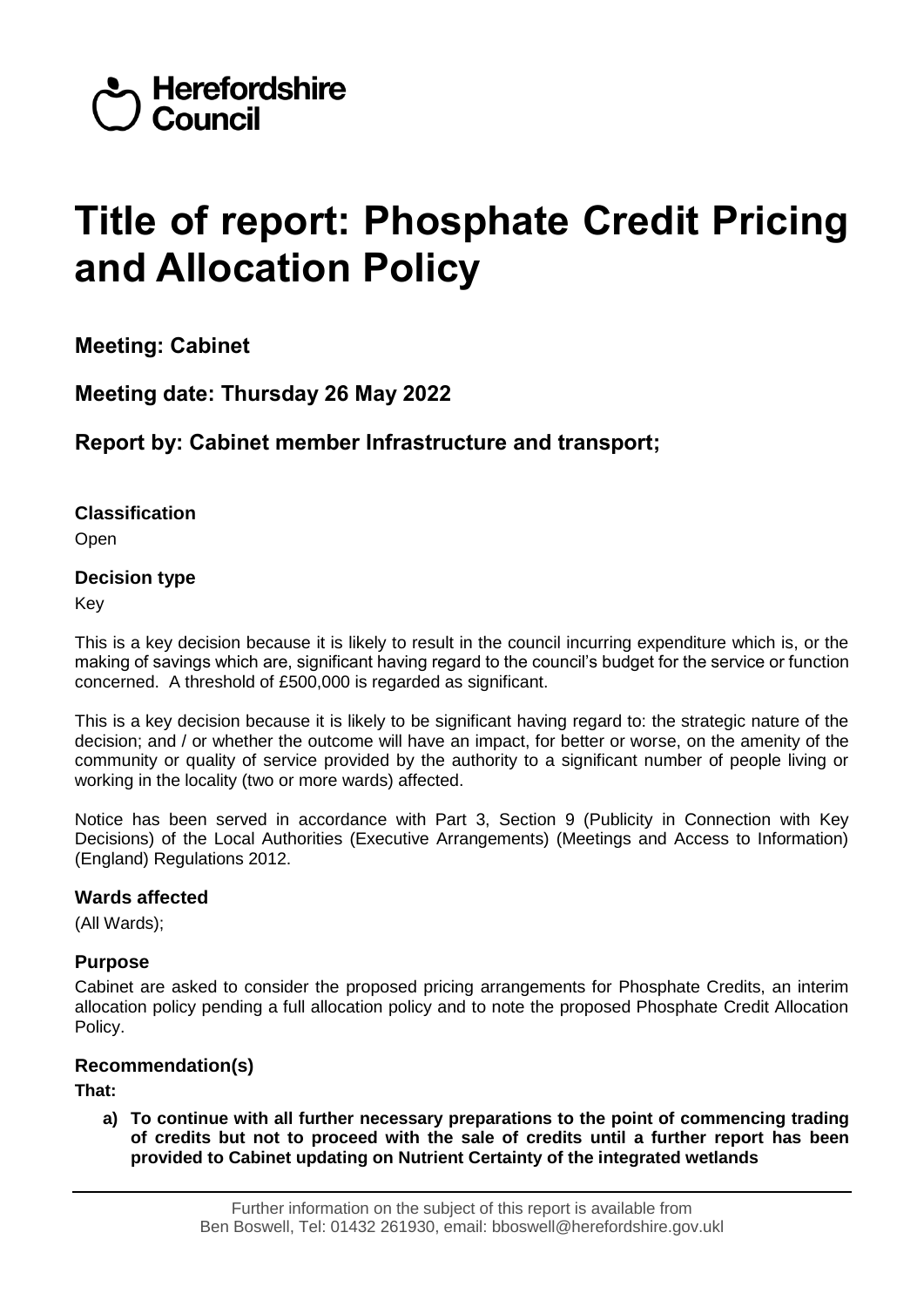- **b) To approve the pricing of Phosphate Credits at £14,000 + VAT per kilogram of offset required per year.**
- **c) To allocate and ring fence the Phosphate Credit income into the specific Wetland Revenue Reserve to fund the ongoing wetland maintenance, Phosphate Credit administration and investment in further phosphate reduction initiatives across the County;**
- **d) To approve an interim 'First Come First Served' policy in validation order allocation of Phosphate Credits for housing development applications received and validated on or prior to 31st October 2021 as outlined in this report;**
- **e) To note the Phosphate Credit Allocation Procedure as set out in this report;**
- **f) To agree that, where a planning application lapses or a developer chooses not to proceed to build, all unused Phosphate Credits will be forfeited and the fee paid for them returned to the developer less an administration fee, as part of the Section 106 agreement Process.**
- **g) To receive a report at a future date to agree a permanent Phosphate Credit allocation policy for applications received on or after 1st November 2021; and**
- **h) To delegate to the Corporate Director of Economy and Environment in consultation with the Cabinet Member for Infrastructure and Transport minor clarifications and amendments to the interim Phosphate Credit allocation policy as may be needed from time to time and to review and update the Phosphate Credit price as required.**
- **i) To review the price of phosphate credits in March 2026 based on actual final build and three years actual operating costs.**

#### **Alternative options**

- 1. Do nothing not recommended.
	- a. Without a credit pricing and allocation policy credits cannot be traded. As phosphate levels remain in exceedance of conservation targets within the River Lugg catchment area any planning permissions unable to achieve onsite nutrient neutrality within the River Lugg catchment area and development would be unable proceed in the north of the county.
	- b. The council would have to return the £1m Getting Building Fund grant to the Marches LEP as it would be unable to meet the LEP output targets and the wetlands project cost would have to be further mitigated by the council.

#### **Key considerations**

- 2. The River Lugg Special Area of Conservations (SAC) covers the last nine mile stretch of the river before it enters the River Wye. Under the Habitat's directive, SACs require the highest level of protection, appropriate management, enhancement and where necessary, restoration. In July 2019, Natural England advised Herefordshire Council of the need to seek legal advice pertaining to the ruling made by the Court of Justice of the European Union (the CJEU) on the interpretation of the Habitats Directive in the case of Coöperatie Mobilisation (AKA the Dutch Case12) (Joined Cases C-293/17 and C-294/17 ).
- 3. The Council took Counsel's advice and concluded that to protect the Lugg SAC, it was not possible to permit any development on the Lugg, Frome or Arrow catchments unless a Habitats Regulations appropriate assessment concluded in accordance with Regulation 63(5) of the Conservation of Habitats and Species Regulations 2017 that the proposed development would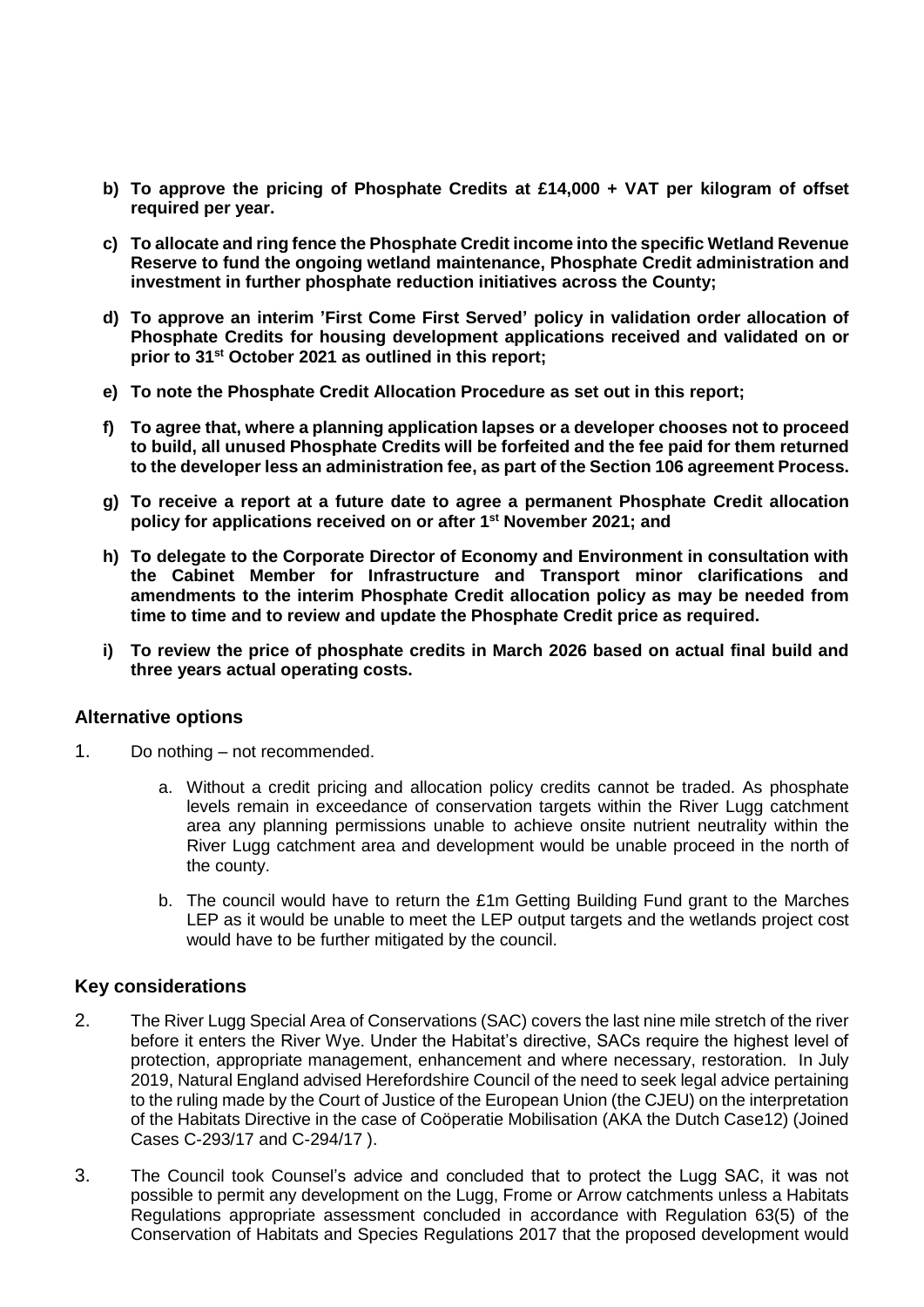not adversely affect the integrity of the site, ie that the development was "nutrient neutral" there being no likely significant effects on the Lugg SAC. This immediately prevented most development proposals across the north of the county from proceeding.

- 4. There are currently 147 planning applications in the planning system which are unable to progress for a positive determination as they are unable to demonstrate nutrient neutrality. These applications represent 1,965 homes in the River Lugg catchment area as at the 31<sup>st</sup> October 2021, the cut-off date for this policy.
- 5. A further approximate 52 applications, totalling around 252 have been received since the cut-off date for the first come first served policy and, in the event that they are unable to find other satisfactory private mitigation, they will be the subject of a new policy when sufficient credits become available. Ricardo have been commissioned to work with the Council and Developers to develop this policy. The total waiting list at the moment stands at applications for 2217 homes in the Lugg Catchment. We understand that other developers have chosen not to submit applications until credits become available and therefore the unmet demand for credits may well be higher than this.
- 6. Cabinet has today considered an update report on steps being taken by the Integrated Wetlands Project Team to ensure a robust determination of Nutrient Certainty in the very near future. In the meantime, this report will assist in setting the policy framework and provide clarity to developers to allow necessary preparations and updating of Planning Applications to proceed. However, the sale of credits cannot commence until such time as Cabinet is completely satisfied that Nutrient Certainty has indeed been achieved.

#### **Proposed Pricing of Phosphate Credits**

- 7. In line with the Council's charging policy the proposal is to recharge the cost of phosphate credits on a full cost recovery basis. This is also in accordance with the polluter pays principle where the full cost of offsetting the resulting phosphate load from a development is to be met within the costs of the development.
- 8. Some new developments are unable to connect to mains drainage and must connect to a Package Treatment Plant (PTP). As new developments connected to PTPs some have a significantly lower phosphate load than those connected to mains sewage, the proposal is to fairly reflect this in the cost of Phosphate Credits for these homes where such reductions are certified.
- 9. Some water treatment plants in the Lugg are fitted with Phosphate strippers. There is complex advice from Natural England about how each plant is treated. This advice has been built into the new NE calculator and an appropriate percentage reduction to the cost of the credit will be applied.
- 10. Typical prices will depend on the many variables in a four stage phosphate credit calculator provided by Natural England which produces very similar results to the Council's own previously used phosphate credit calculator.

|                                                  | <b>Typical offset</b> |        |        |
|--------------------------------------------------|-----------------------|--------|--------|
| <b>Type of development</b>                       | needed                | Price* |        |
| Connects to a plant with a Phosphate Stripper    | 0.25kg per annum      | £      | 3,500  |
| Connects to a plant without a Phosphate Stripper | 0.74kg per annum      | £      | 10,360 |
| Non Mains PTP Uncertified                        | 1.31kg per annum      | £      | 18,340 |
| Non Mains PTP certified to 80% reduction         | 0.26kg per annum      | £      | 3,640  |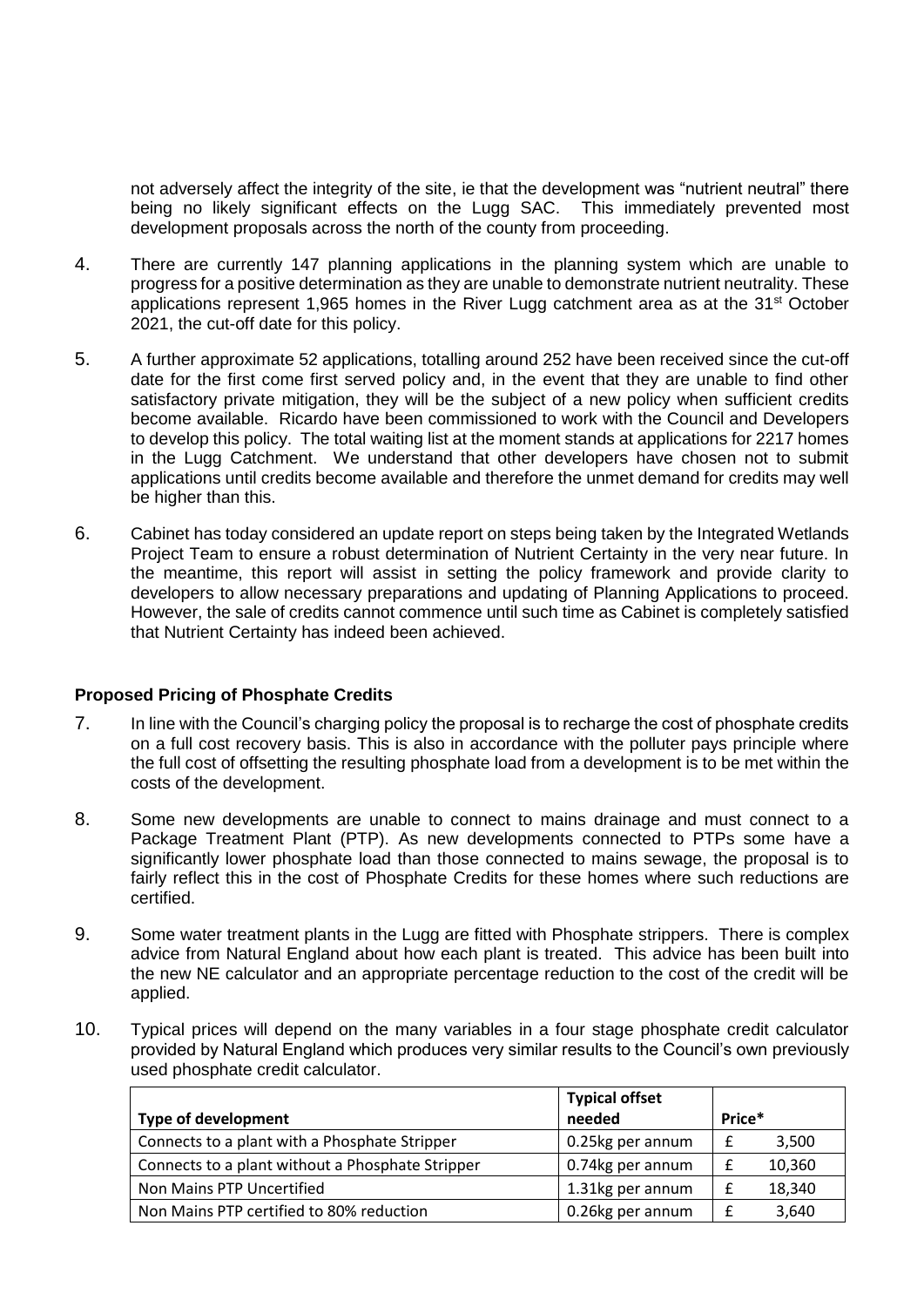\*Illustrative only price is dependent upon individual circumstances of each development which may increase or reduce the amount of offset needed.

\*A further £500 per Application will apply per development to cover the cost of entering into the section 106 Agreement with the Council where there are no other Section 106 planning obligations.

#### **Proposed Interim Allocation Policy - First Come First Served**

- 11. In order to potentially qualify for a Phosphate Credit or Credits and have them reserved developers must have a planning application validated by 31<sup>st</sup> October 2021.
- 12. A developer's place in the queue will be ranked according to the date applications were validated with the earliest validation dates being first in the queue and the newest the last in the queue.
- 13. In order to receive Phosphate Credits a developer must have a valid Planning Application awaiting a positive determination subject to receipt of Phosphate Credits and have entered into a Section 106 legal agreement with the Council. Developers will also be asked to confirm that they are ready, willing and able to proceed with their development if approved to reduce the risk of credits being "banked" and not used.
- 14. In the event that a planning application subsequently lapses or the developer informs us that they will not be proceeding with development after receiving credits, then the credits will be forfeited and returned to the council and the developer will be reimbursed their credit cost subject to a 5% administration fee.
- 15. Any developer no longer requiring the obtained credits may seek a reimbursement from Herefordshire Council through the section 106 agreement process. Unused credits cannot be sold onwards to a 3rd party and must always be returned to the Council.
- 16. Phased developments:
	- a. For major developments the council has the right to reserve credits and allocate credits in a phased approach. This will be done by a variant of the Section 106 agreement. As there are likely to be further planning obligations the £500 legal fee will not apply and the Council's legal fees will be charged on an hourly rate.
- 17. Planning refused by the Herefordshire Council Planning Committee:
	- a. Where an Officer Recommends approval of a Planning application, credits will be held until the appeal has been heard, if the appeal is allowed developers will be able to purchase the credits. Where an Officer recommends approval of a planning application and there is no subsequent appeal to the Planning Inspectorate within the set time criteria for lodging an appeal the credits will be held until the time period has lapsed.
	- b. Where an Officer Recommends refusal of planning permission Credits will no longer be reserved and the developer will no longer be in the queue for Phosphate Credits.

#### **The Phosphate Credit Allocation Process:**

- 18. The Phosphate Credit Allocation Process is a staged process setting out how Phosphate credits that are generated by Herefordshire Council Integrated Wetlands can be secured by developers to offset the phosphate load of their development. The process necessitates a number of steps which can be run in tandem simultaneously. This process is monitored throughout and will span several services as well as requiring engagement with, statutory consultees, and developers themselves. Credits will only be released as they become available.
- 19. The process starts with developers working out the number of credits needed using the Council's Phosphate Calculator Budget Tool supplied by Natural England. The developers are then kept on a list according to 'first come first served' policy as stated above. As credits become available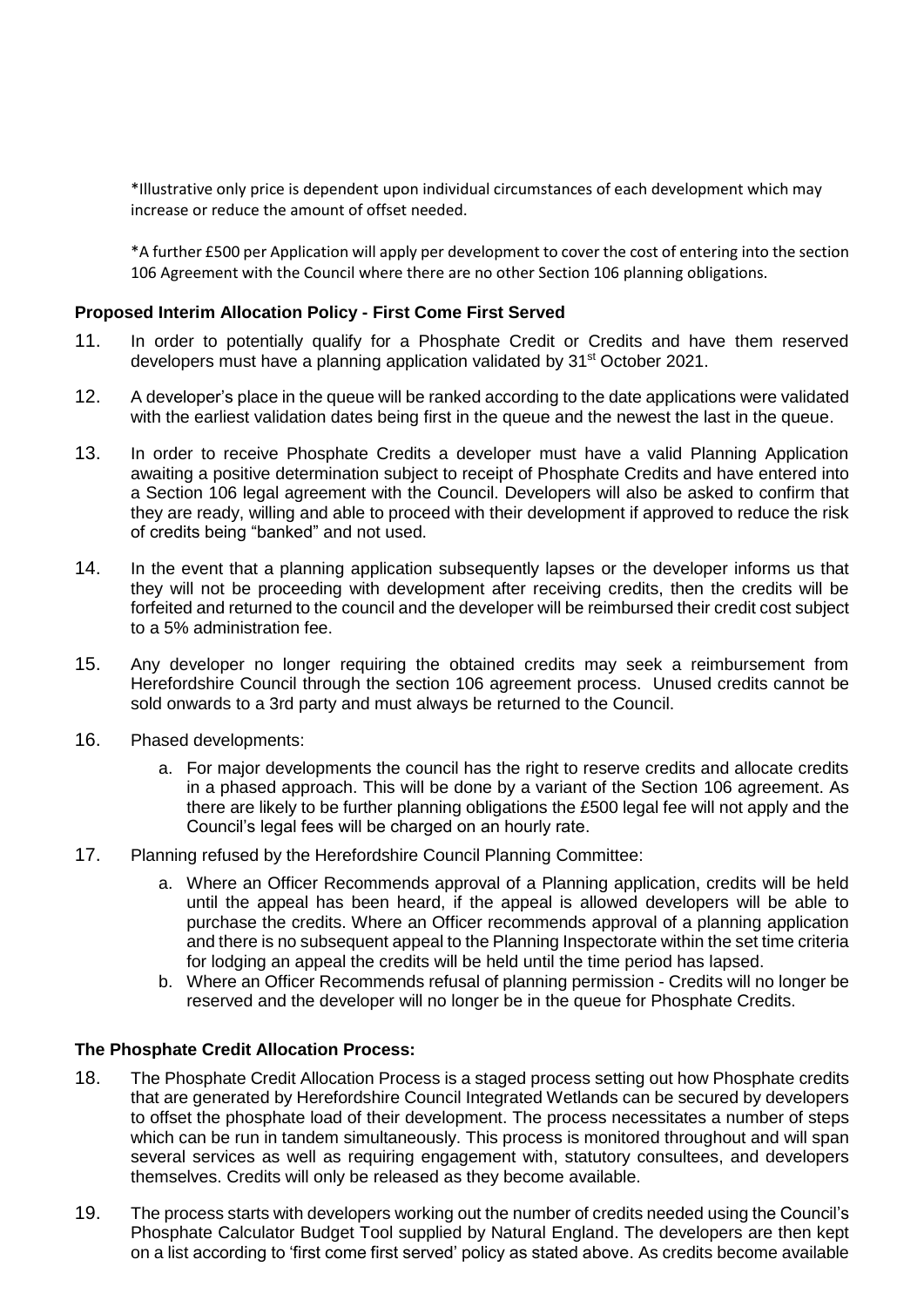and when applications are ready for determination, case officers will contact developers and provide them with an invitation to apply for credits. The developer submits this alongside their phosphate calculations, a S106 legal agreement and an online payment for their allocated credits. Their application is reviewed internally by Legal and Ecology and in consultation with Natural England.

20. Permission can then be granted or refused. If refused, developers have a set amount of time to go through the planning appeals procedure, credits will be held as stated above. Where permission is granted, HRA conditions are applied and they have a set amount of time and requirements they must fulfil otherwise the credits are returned to Herefordshire Council and payment is reimbursed to developers as stated above.

# **Community impact**

- 21. The creation and allocation of phosphate credits to facilitate nutrient neutral developments in the River Lugg catchment area will positively contribute to the following ambitions within the County Plan 2020-2024.
	- a. Seek strong stewardship of the county's natural resources.
	- b. Protect and enhance the county's biodiversity, value nature and uphold environmental standards.
- 22. The allocation of the phosphate credits will unlock significant economic development in a significant proportion of North Herefordshire.

#### **Environmental Impact**

23. The Integrated Wetlands project has been designed to both mitigate the phosphate levels in the River Lugg SAC by enabling nutrient neutral development and to provide River Betterment described in the Nutrient Certainty report at this Cabinet.

# **Equality duty**

24. Under section 149 of the Equality Act 2010, the 'general duty' on public authorities is set out as follows:

A public authority must, in the exercise of its functions, have due regard to the need to  $-$ 

- a) eliminate discrimination, harassment, victimisation and any other conduct that is prohibited by or under this Act;
- b) advance equality of opportunity between persons who share a relevant protected characteristic and persons who do not share it;
- c) foster good relations between persons who share a relevant protected characteristic and persons who do not share it.
- 25. The public sector equality duty (specific duty) requires us to consider how we can positively contribute to the advancement of equality and good relations, and demonstrate that we are paying 'due regard' in our decision making in the design of policies and in the delivery of services. As this is a decision on back office functions, we do not believe that it will have an impact on our equality duty.
- 26. The certification of the phosphate credits from the Integrated Wetland sites will enable the Council to support sustainable housing growth in the north of the county which will benefit all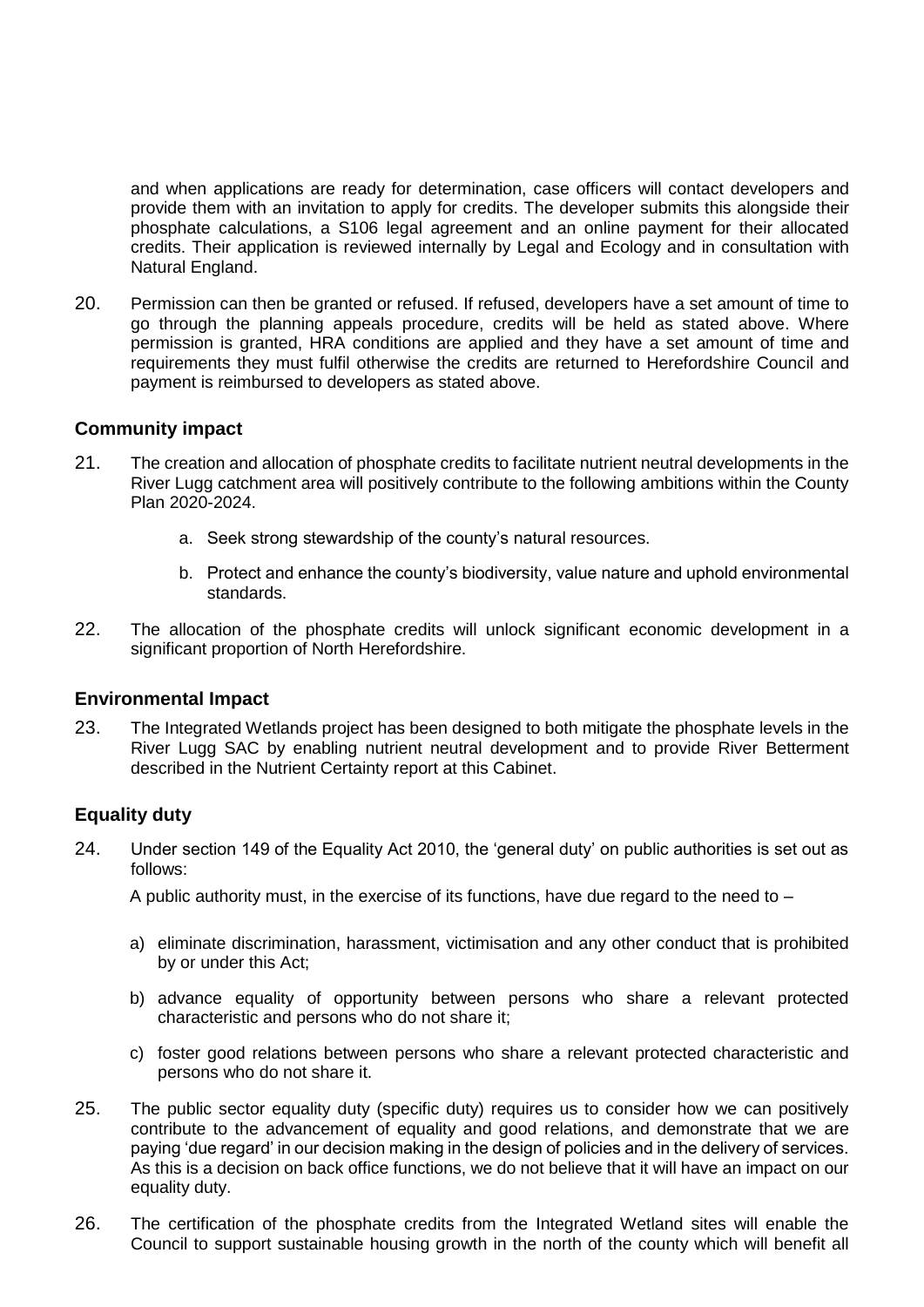sections of the community. In addition to this the council will seek to provide education opportunities and the provision of public access for the enjoyment of all.

#### **Resource implications**

- 27. There are no financial implications from this report in the £3m Capital Budget as the cost of building the Integrated Wetlands has been funded by capital grants as detailed in the nutrient report. Any income generated from the sale of Phosphate Credits will be ring fenced into the specific Wetland Revenue Reserve to fund the ongoing wetland maintenance costs, Phosphate Credit administration and investment in further phosphate reduction initiatives across the County.
- 28. The below table shows the current breakdown of the costs associated with the creation of the phosphate credits on a price per home basis

| <b>Item Estimate</b>                                                                  |            |
|---------------------------------------------------------------------------------------|------------|
| Design, land acquisition build, permitting                                            | £2,220,128 |
| <b>Programme Administration</b>                                                       | £251,095   |
| <b>Maintenance in Perpetuity</b>                                                      | £2,074,600 |
| <b>Contingency and Risk</b>                                                           | £327,000   |
| <b>Total</b>                                                                          | £4,872,823 |
| Estimated mid-level yield from three Integrated Wetland Sites.<br><b>Phosphate KG</b> | 348kg      |
| Cost of credits per KG                                                                | £14,000    |

#### **Legal implications**

- 29. This is an Executive function under the Council's Constitution Part 3 Section 3 as it is a key decision and which in the opinion of the monitoring officer is likely to be significant having regard to the strategic nature of the decision and/or whether the outcome will have an impact for better or worse, on the amenity of the community or quality of service provided by the authority to a significant number of people living or working in the locality (two or more wards in Herefordshire) affected. It is also likely to result in the council incurring expenditure which is, or the making or savings which are significant having regard to the Council's budget for the service or function concerned.
- 30. This report is for Cabinet to note the works undertaken to date on the proposed pricing arrangements for Phosphate Credits, the interim allocation policy pending a full allocation policy and the proposed Phosphate Credit Allocation Policy.
- 31. This is in line with the Cabinet decision on 10 August 2020 and there are no other legal considerations or problems with Cabinet or the portfolio holder doing what is proposed.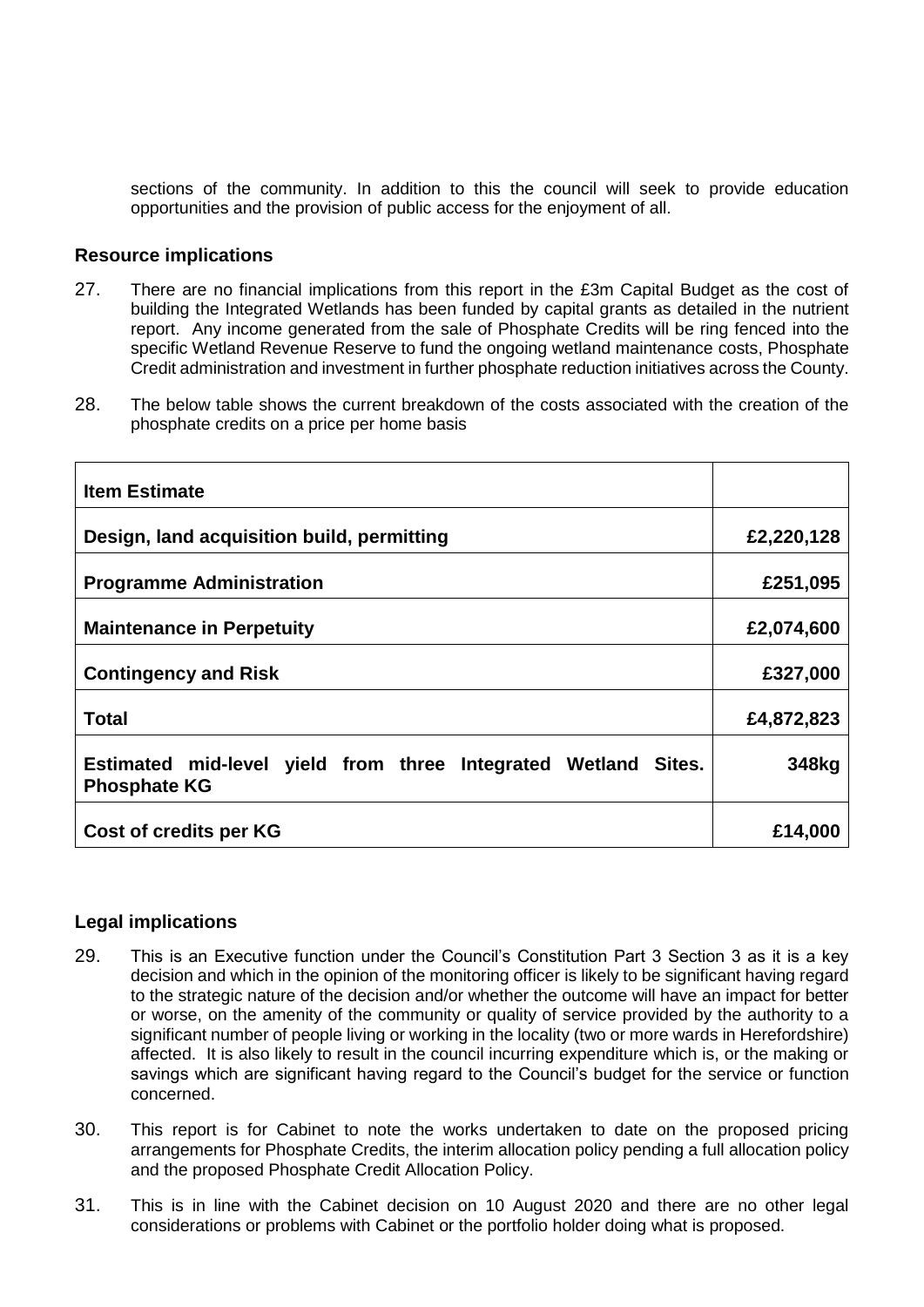# **Risk management**

| Risk / opportunity                          | Mitigation                                                                                                                                                                              |
|---------------------------------------------|-----------------------------------------------------------------------------------------------------------------------------------------------------------------------------------------|
| Achieving the required phosphate reduction  | A robust and externally verified assessment<br>of nutrient certainty has been undertaken<br>and peer reviewed as set out in the<br>accompanying Cabinet report - Nutrient<br>Certainty. |
| Maintaining the wetland sites in perpetuity | An 80yr management plan has been<br>developed which will be resourced through<br>the proposed ring fenced credit sale<br>income.                                                        |

32. In addition a live project risk register is maintained and regularly reviewed by the Integrated Wetland project team and is regularly reported to the Integrated Wetland Project Board.

# **Consultees**

- 33. Political groups have been consulted and comments were received from Cllr Milln, Central Ward, and Cllr Hewitt, Golden Valley North. Both expressed support for the development of integrated wetlands to reduce phosphate pollution, however are not supportive of the creation of phosphate credits to offset local development. These comments have been considered and the recommendation is to allocate 20% of the phosphate reduction for river betterment.
- 34. The Integrated Wetlands project has been developed in discussion with the Nutrient Management Board comprising Natural England, Wye & Usk Foundation, Welsh Water and the Environment Agency.

# **Appendices**

None

# **Background papers**

None

# **Report Reviewers Used for appraising this report:**

| Please note this section must be completed before the report can be published |                                                            |                 |  |
|-------------------------------------------------------------------------------|------------------------------------------------------------|-----------------|--|
|                                                                               |                                                            |                 |  |
| Governance                                                                    | Sarah Buffrey, Democratic Services Officer Date 11/05/2022 |                 |  |
| <b>Finance</b>                                                                | <b>Louise Devlin, Karen Morris</b>                         | Date 11/05/2022 |  |
| Legal                                                                         | Dawn Evans                                                 | Date 17/05/2022 |  |
| <b>Communications</b>                                                         | <b>Luenne Featherstone</b>                                 | Date 18/05/2022 |  |